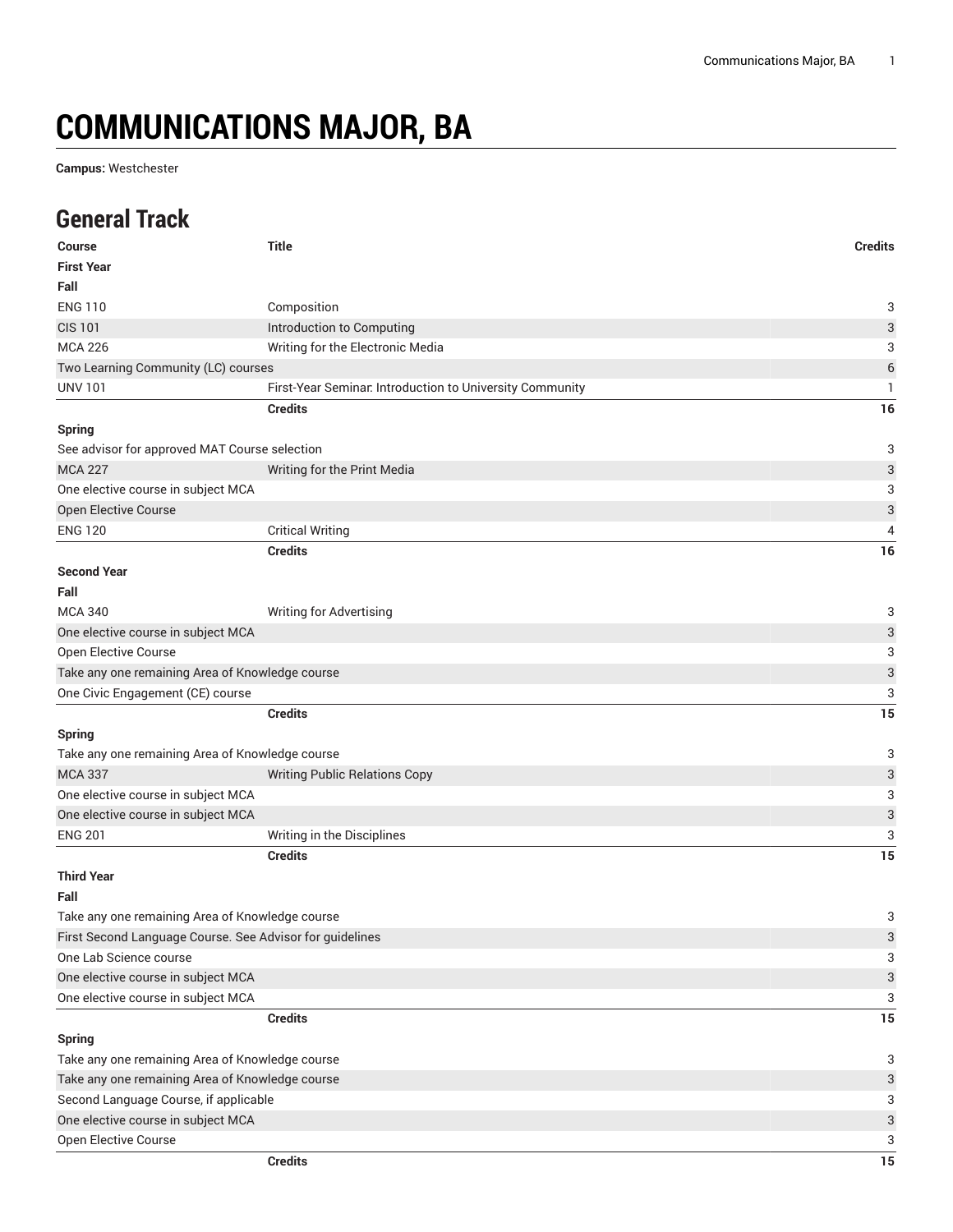#### **Fourth Year Fall**

|                                                 | <b>Total Credits</b>   | 122 |
|-------------------------------------------------|------------------------|-----|
|                                                 | <b>Credits</b>         | 15  |
| <b>MCA 499</b>                                  | Seminar                | 3   |
| <b>Open Elective Course</b>                     |                        | 3   |
| <b>Open Elective Course</b>                     |                        | 3   |
| One elective course in subject MCA              |                        | 3   |
| Take any one remaining Area of Knowledge course |                        | 3   |
| <b>Spring</b>                                   |                        |     |
|                                                 | <b>Credits</b>         | 15  |
| <b>Open Elective Course</b>                     |                        | 3   |
| <b>MCA 393</b>                                  | Intern Program I       | 3   |
| <b>COM 200</b>                                  | <b>Public Speaking</b> | 3   |
| Take any one remaining Area of Knowledge course | 3                      |     |
| Take any one remaining Area of Knowledge course | 3                      |     |
| ган                                             |                        |     |

## **Communications, BA/Communications and Digital Media, MA Track**

| Course                                          | <b>Title</b>                                             | <b>Credits</b>            |
|-------------------------------------------------|----------------------------------------------------------|---------------------------|
| <b>First Year</b>                               |                                                          |                           |
| Fall                                            |                                                          |                           |
| <b>ENG 110</b>                                  | Composition                                              | 3                         |
| <b>CIS 101</b>                                  | Introduction to Computing                                | 3                         |
| <b>MCA 226</b>                                  | Writing for the Electronic Media                         | 3                         |
| Two Learning Community (LC) courses             |                                                          | 6                         |
| <b>UNV 101</b>                                  | First-Year Seminar. Introduction to University Community | 1                         |
|                                                 | <b>Credits</b>                                           | 16                        |
| <b>Spring</b>                                   |                                                          |                           |
| See advisor for approved MAT Course selection   |                                                          | 3                         |
| <b>MCA 227</b>                                  | Writing for the Print Media                              | 3                         |
| One elective course in subject MCA              |                                                          | 3                         |
| Open Elective Course                            |                                                          | 3                         |
| <b>ENG 120</b>                                  | <b>Critical Writing</b>                                  | 4                         |
|                                                 | <b>Credits</b>                                           | 16                        |
| <b>Second Year</b>                              |                                                          |                           |
| Fall                                            |                                                          |                           |
| <b>MCA 340</b>                                  | <b>Writing for Advertising</b>                           | 3                         |
| One elective course in subject MCA              |                                                          | $\ensuremath{\mathsf{3}}$ |
| Open Elective Course                            |                                                          | 3                         |
| Take any one remaining Area of Knowledge course |                                                          | 3                         |
| One Civic Engagement (CE) course                |                                                          | 3                         |
|                                                 | <b>Credits</b>                                           | 15                        |
| Spring                                          |                                                          |                           |
| Take any one remaining Area of Knowledge course |                                                          | 3                         |
| <b>MCA 337</b>                                  | <b>Writing Public Relations Copy</b>                     | $\ensuremath{\mathsf{3}}$ |
| One elective course in subject MCA              |                                                          | 3                         |
| One elective course in subject MCA              |                                                          | 3                         |
| <b>ENG 201</b>                                  | Writing in the Disciplines                               | 3                         |
|                                                 | <b>Credits</b>                                           | 15                        |
| <b>Third Year</b>                               |                                                          |                           |

#### **Fall**

Take any one remaining Area of Knowledge course 3